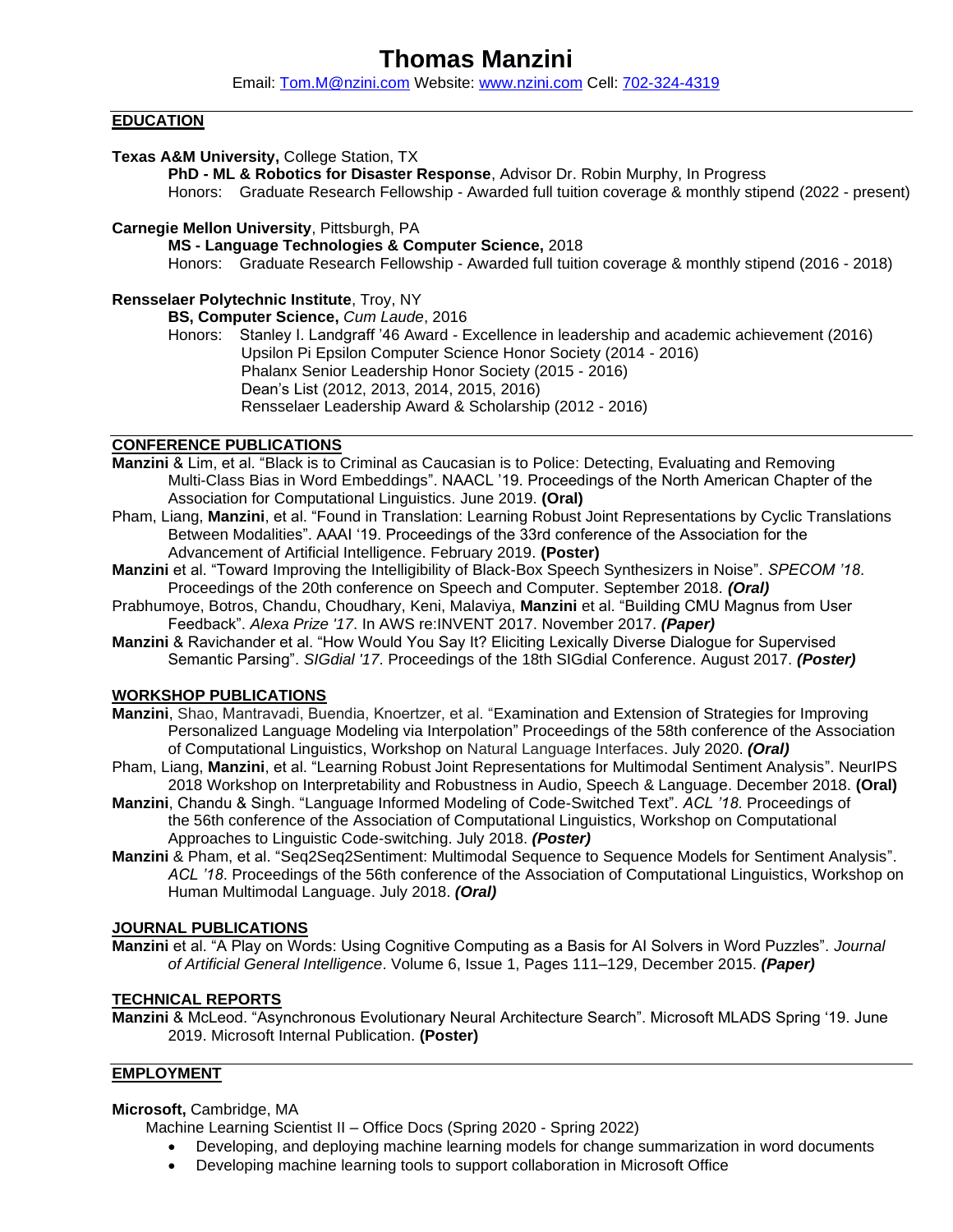Machine Learning Scientist – Office Docs (Spring 2020)

• Led machine learning infrastructure and modeling efforts for a team of multiple engineers and scientists working on summarizing changes in word documents

• Developed, deployed, and evaluated crowdsourcing experiments for multiple data annotation tasks. Software Engineer, Microsoft AI Development Acceleration Program (2018 - 2020)

- Developed infrastructure for training personalized language models for users in Microsoft Outlook.
- Trained deep multimodal neural models for user and task modeling in Microsoft Office.

• Devised and deployed novel Neural Architecture Search methods for deep learning models.

**Pinterest**, San Francisco, CA

Intern – Software Engineer, Ads Ranking/Billing Team (summer 2016)

• Developed an automated data workflow for processing large scale advertiser refunds. **LinkedIn**, Mountain View, CA

Intern – Software Engineer, Digits – Growth and Lifecycle Team (summer 2015)

## • Developed parallelized mapping function to link LinkedIn user names to phone numbers

### **Bloomberg L.P.**, New York, NY

Consultant – Software Engineer, Fixed Income & Relative Value/Search Team (fall 2014 - spring 2015)

- Invited to become part-time consultant to continue work following summer internship.
- Intern Software Engineer, Fixed Income & Relative Value/Search Team (summer 2014)
	- Developed Advanced Data Analysis, a query driven pivot table toolset for performing group-bys and aggregations on all fixed income securities using Python and Cython.

**Hover Inc.**, Los Altos, CA

Intern – Software Engineer, Prometheus Project (summer 2013)

• Developed and maintained various computer vision techniques for pointcloud and mesh visualization. **MGM Resorts International**, Las Vegas, NV

Intern – Software Engineer, Multi-Media Department (summer 2012)

**Microsoft Innovation Center/Linq360**, Las Vegas, NV

Intern – Information Technology Department (summer 2011)

### **DISASTER RESPONSE TECHNOLOGY PROJECTS**

**Emergency Integrated Life Saving Lanyard (EMILY)**, Texas A&M University, (2022 - present)

- Human Factors Modeling, Control/UX/UI Development
- **Teams For Emergency Operations Centers**, Microsoft (2020 2021)
- Consultant for the use of the Microsoft Teams as platform for virtual emergency operations centers **World Health Organization COVID-19 Hospital Readiness Monitoring** (2020 - 2021)
	- Supported development of data collection platform to monitor hospital readiness.
- **Centers For Disease Control COVID-19 School Closure Detection**, Microsoft Disaster Response (2020)
	- Led machine learning modeling efforts to automatically detect school closure announcements to support public health monitoring
		- Developed, deployed, and evaluated crowdsourcing labeling tasks to support this system.
	- Developed training materials and instructed operators on how to interpret generated results.

**Centers For Disease Control COVID-19 Health Statistics Collection**, Microsoft Disaster Response (2020)

- Drove development of an automated information extraction system to collect statistics and information to support the CDC's COVID-19 task force.
- Deployed system has received daily use during the COVID-19 pandemic.

**Improving the Intelligibility of Black-Box Speech Synthesizers in Noise**, Carnegie Mellon University (2018)

- Developed machine learning models to predict intelligibility of synthetic speech under noisy conditions associated with emergency response.
- Work published in SPECOM 2018

#### **RESEARCH PROJECTS & GROUPS**

#### **Emergency Integrated Life Saving Lanyard (EMILY)** (2022 - present)

*PI: Robin Murphy,* Texas A&M University

• Human Factors Modeling, Control/UX/UI Development

**Boeing: Smart Fault Isolation Manual** (2017 - 2018)

*PI: Eric Nyberg & Matthias Grabmair,* Carnegie Mellon University – Language Technologies Institute

- Constructed Question Answering pipeline to recommend repair procedures based on queries.
- Trained sequence to sequence models for maintenance action recommendations in Boeing 787s.
- Mentored Boeing AI Development team (AIMS) members on best practices for search, question answering, and information retrieval systems.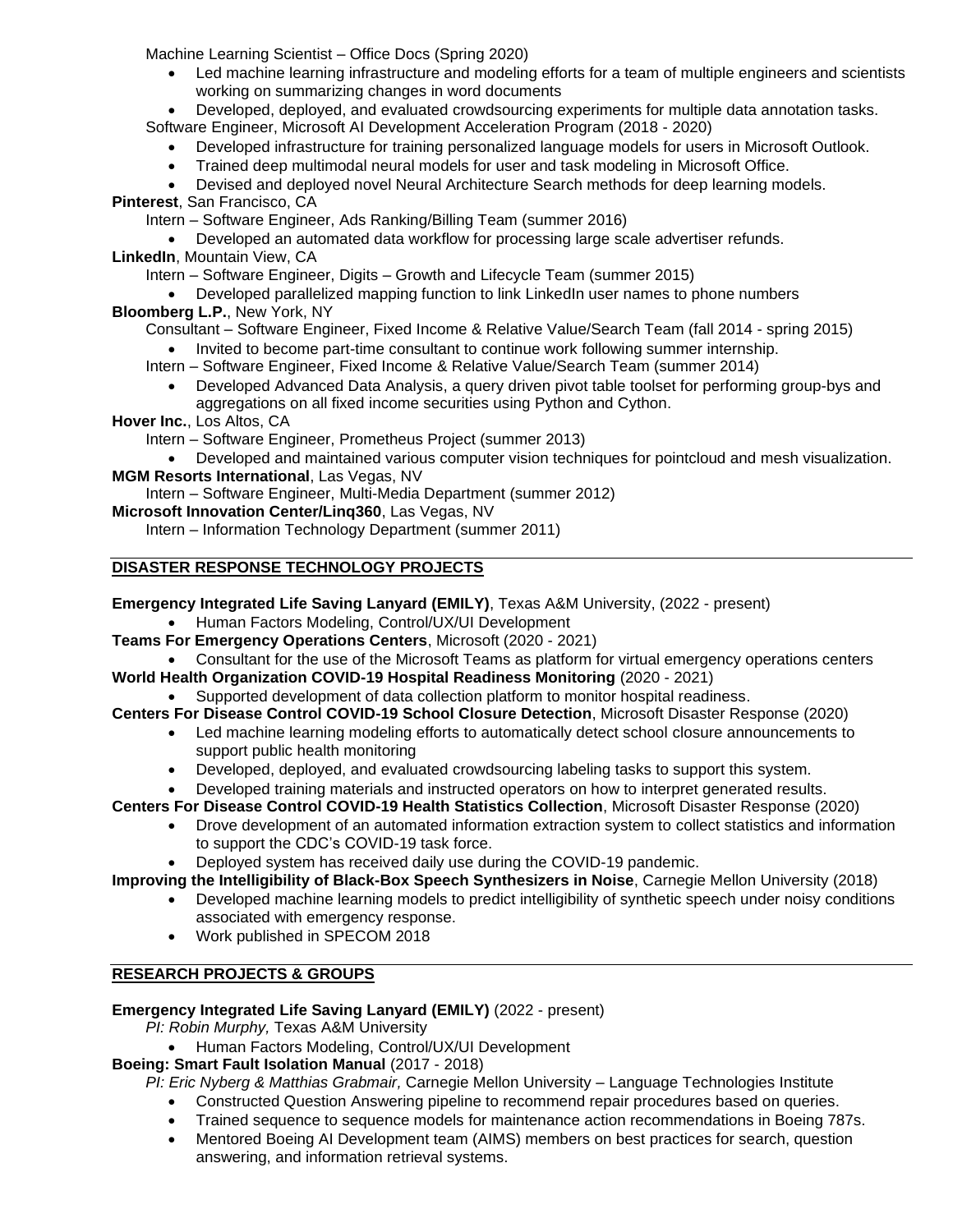### **DARPA: Data Driven Discovery of Models (D3M)** (summer 2017)

- *PI: Eric Nyberg & Matthias Grabmair*, Carnegie Mellon University Language Technologies Institute
	- Constructed dialog system for interaction with datasets through speech and data visualizations.

### **Bosch: Ubiquitous Personal Assistant** (2016 - 2017)

- *PI:* Eric Nyberg *& Matthias Grabmair*, Carnegie Mellon University Language Technologies Institute
	- Constructed a sematic parsing methodology for the development of a ubiquitous dialog agent spanning multiple smart home appliances.

### **Amazon Alexa Prize Team: CMU Magnus** (2016 - 2017)

- *PI: Alan Black*, Carnegie Mellon University Language Technologies Institute
	- Developed a social chatbot to engage users on Amazon's *Alexa* platform using dialog state transition models, and community question answering systems.

### **Syllabub** (2015 - 2016)

*PI: James Hendler,* Rensselaer Polytechnic Institute – Computer Science Department

• Proposed, researched, and presented novel work involving using the *IBM Watson* pipeline and natural language processing to solve clues from Syllacrostic puzzles with >95% accuracy.

### **RPI Social Robotics** (2013 - 2014)

- *PI: Mei Si,* Rensselaer Polytechnic Institute Cognitive Science Department
	- Developed an interactive dialogue driven campus tour guide for use around the RPI Campus
	- System deployed on a *RoboKind Zeno* robot.

### **Classroom Salon** (summer 2011)

*PI: Ananda Gunawardena,* Carnegie Mellon University – School of Computer Science

• Developed prototype app for the classroom salon research project for studying classroom collaboration.

### **TEACHING & INSTRUCTION**

### **Microsoft New England Research and Development Center**, Cambridge, MA

- Microsoft AI Development Acceleration Program (2019) *Onboarding Organizer FY20*
	- Developed and managed onboarding curriculum for over 35 new hires involving machine learning, data science, and software engineering, and team organization topics.

### **Carnegie Mellon University**, Pittsburgh, PA

Introduction to Deep Learning (2018) - *Graduate Teaching Assistant*

• Provided multiple guest lectures on various topics related to deep learning and mentored numerous student projects (of which some resulted in publications) through office hours and individual meetings

#### **Rensselaer Polytechnic Institute**, Troy, NY

RPI Science Ambassadors (2013 - 2016) - *Science Ambassador*

- Traveled to local area middle and high schools giving hands on presentations on STEM Topics.
- Introduction to Computer Science (2016) *Undergraduate Teaching Assistant*

Introduction to Algorithms (2013 - 2014) - *Undergraduate Teaching Assistant*

Introduction to Open-Source Software (2015 - 2016) - *Undergraduate Teaching Assistant*

#### **OPERATIONAL EXPERIENCE**

**Newton Fire Department**, Newton, NH (2021-2022)

Respond to 911 calls in the town of Newton NH including fire and medical incidents

**Edgewood Fire Department**, Pittsburgh, PA (2017-2018)

Respond to 911 calls in the Edgewood borough of Pittsburgh including fire, medical, & HazMat incidents **Carnegie Mellon University Emergency Medical Services**, Pittsburgh, PA (2016-present)

Respond to medical emergency calls throughout the CMU Campus and the surrounding area **Rensselaer Polytechnic Institute Ambulance**, Troy, NY (2012-2016)

Positions Held: Captain (Elected 2014-2016), Training Committee Chair (2014), Scheduling Coordinator (2012) Ranks achieved: Crew Chief (Trainer), Driver (Trainer), Event EMS Supervisor, Duty Supervisor, EMT-B Supervised daily EMS response for the entire RPI Campus & Mutual Aid Service to surrounding communities Supervised EMS response for numerous sporting, music, & community events with attendances >1000

### **ACADEMIC SERVICE**

Reviewer, Natural Language Processing for Personal Impact at ACL'21 (Spring 2021) Member, CMU Masters Experience Council – School of Computer Science (2017 - 2018) Member, CMU Dean's Masters Advisory Council – School of Computer Science (2016 - 2018) Co-Founder, RPI Science Undergraduate Council (2015 - 2016) President, Upsilon Pi Epsilon Computer Science Honor Society, New York Eta Chapter (2015 - 2016)